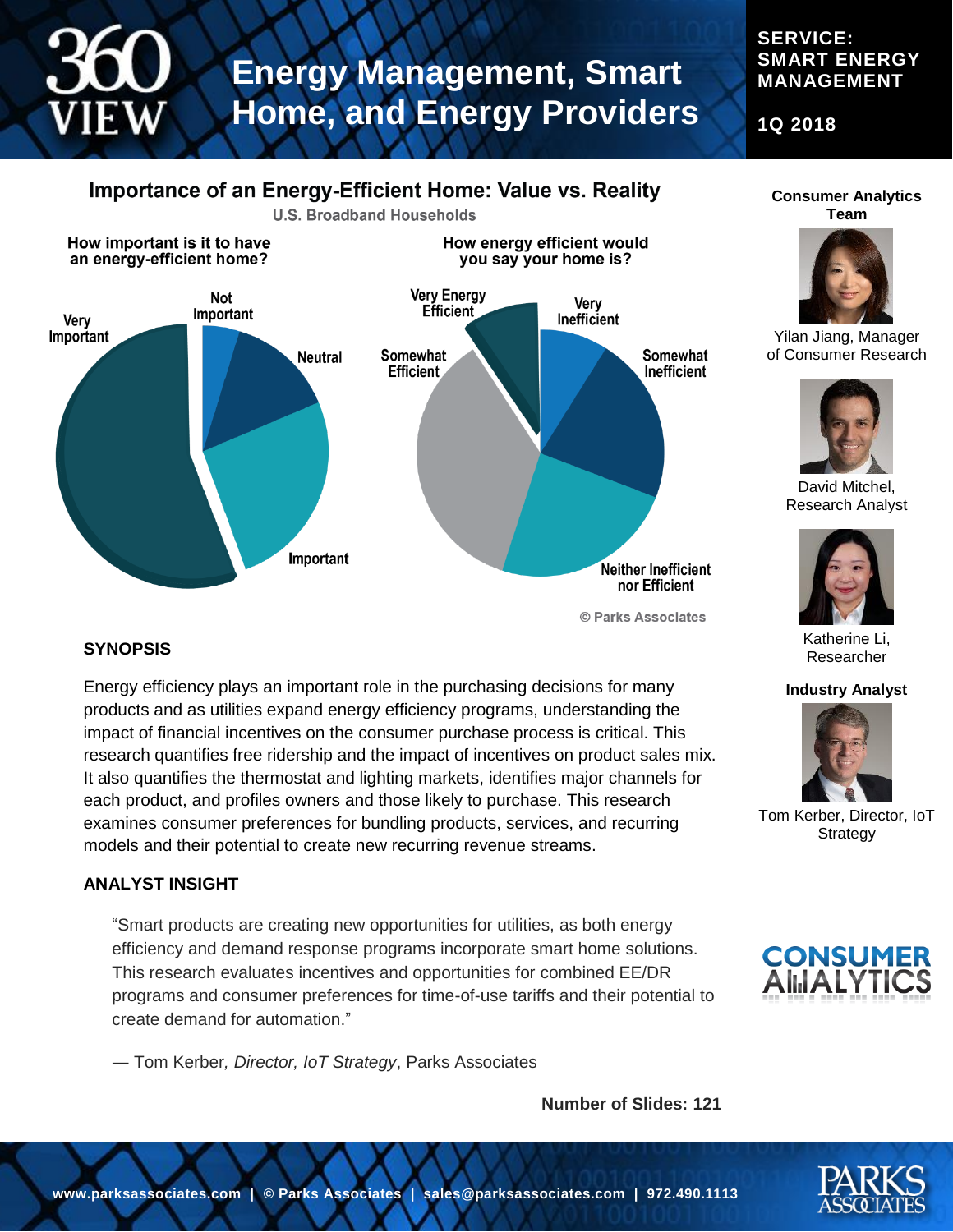## **SMART ENERGY MANAGEMENT**

**1Q 2018**

**SERVICE:** 

## **CONTENTS**

**Methodology, Charts, Statistical Information**

**Attitudes on Technology Adoption**

## **Energy Efficiency Consumer Segmentation Overview**

## **Executive Summary**

- Industry Insight
- Key Findings and Market Impact

## **Consumer Behaviors, Interests, and Attitudes on Energy Efficiency**

- Energy Saving Actions Taken Over the Past 12 Months (Q4/17)
- Steps of Energy Saving Actions (2014 2017)
- View on Home Energy Efficiency, Personal Habit Efficiency (Q4/17)
- Importance of Having an Energy Efficient Home (Q4/17)
- Energy Saving Actions by Importance of an Energy Efficient Home (Q4/17)
- Average Monthly Electricity Bill (Q4/17)
- Energy Bill (2016 2017)
- Attitudes on Technology Adoption
- Smart Home Device Ownership (2014 2017)

## **Consumer Energy Efficiency Segmentation**

- Parks Associates Energy Efficiency **Segments**
- Importance of Having an Energy Efficient House by Energy Efficiency Consumer Segments (Q4/17)
- Personal Habit Efficiency by Energy Efficiency Consumer Segments (Q4/17)
- Home Energy Efficiency by Energy Efficiency Consumer Segments (Q4/17)
- Steps of Energy Saving Actions by Energy Efficiency Consumer Segments (Q4/17)
- Average Monthly Bill by Energy Efficiency Consumer Segments (Q4/17)
- Smart Home Adoption by Energy Efficiency Consumer Segments (Q4/17)
- Smart Energy Device Ownership by Energy Efficiency Consumer Segments (Q4/17)
- Age of Respondents in Energy Efficiency Consumer Segments (Q4/17)
- Household Income of Energy Efficiency Consumer Segments (Q4/17)

## **Energy Services**

- High Familiarity with Energy Programs Offered (2015 - 2017)
- High Familiarity with Energy Programs by Energy Efficiency Consumer Segments (Q4/17)
- High Familiarity with Energy Programs by Technology Adoption Groups (Q4/17)
- Value of Energy Management Features (Q4/17)
- Most Valuable Energy Management Tool by Energy Segments (Q4/17)
- Characteristics of Consumers Selecting Specific Energy Services as Most Important
- Helpfulness of Energy Information (Q4/17)
- High Satisfaction with Energy Information (Q4/17)
- Average Helpfulness Scores by Satisfaction with Energy Information (Q4/17)

## **Consumer View of Energy Providers**

- Net Promoter Score: Electricity Providers (Q4/17)
- Electricity Provider Net Promoter Score by Choice in Provider (Q4/17)

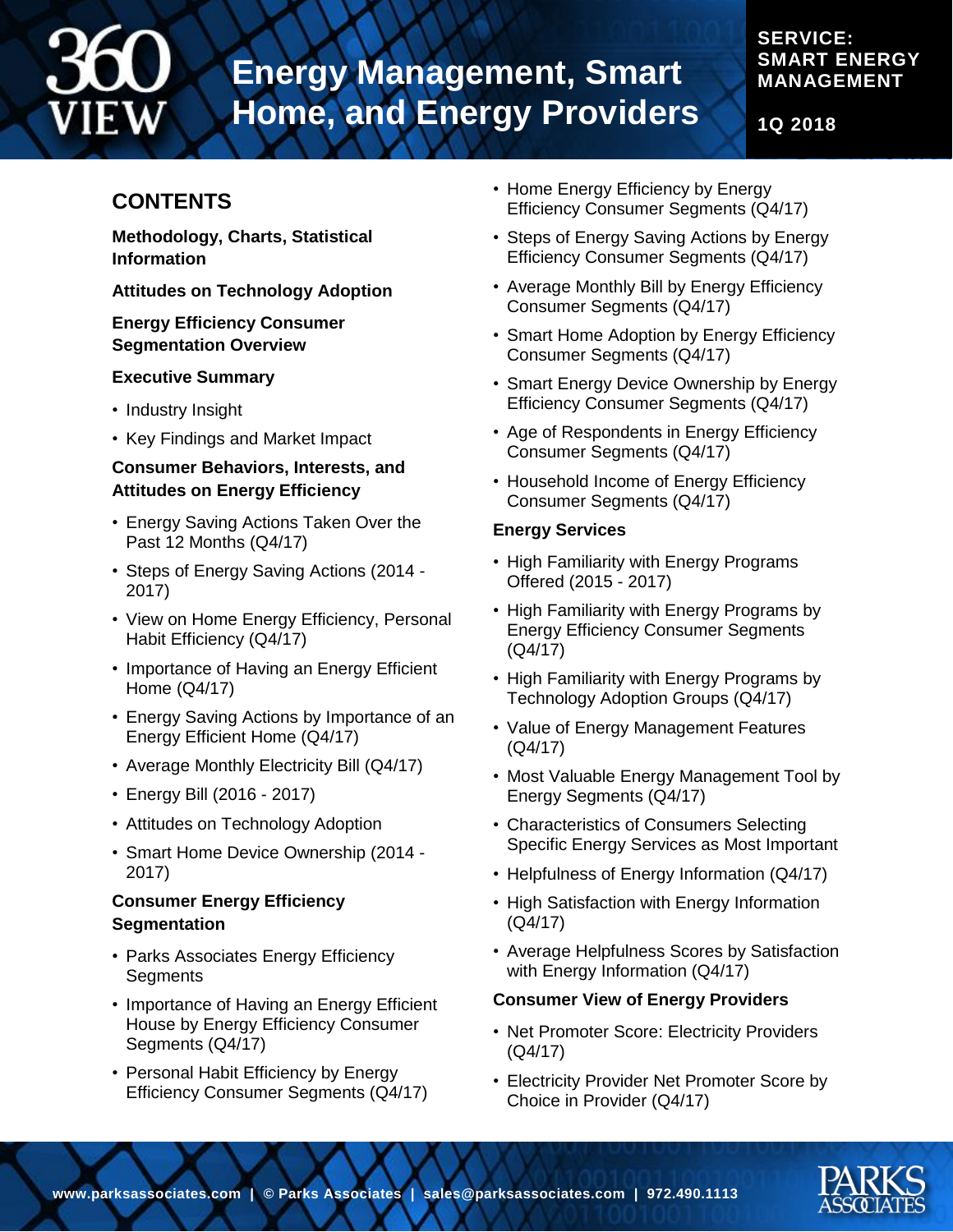## **1Q 2018**

**SERVICE:** 

**SMART ENERGY MANAGEMENT**

• Net Promoter Score by Electricity Provider (Q4/17)

## **The Thermostat Market**

- All Thermostats: Number Owned (Q4/17)
- All Thermostats: Purchases in the Past Year (Q4/17)
- Smart Thermostat Ownership (2015 2017)
- Smart Thermostat Purchases (2014 2017)
- All Thermostats vs Smart Thermostats: Number Owned (Q4/17)
- All Thermostats vs. Smart Thermostats: Purchases in the Past Year (Q4/17)
- Price of Standalone Smart Thermostats (Q4/17)
- Smart Thermostat Average Price (2014 2017)
- All Thermostats: Average Product/Installation Cost of Recent Purchased/Installed Units (Q4/17)
- All vs Smart Thermostat Purchased Price (Q4/17)
- All vs Smart Thermostat Purchase Location (Q4/17)
- All Thermostats: Purchase Consideration (Q4/17)
- Smart Thermostats: Reason for Purchase (Q4/17)
- All vs Smart Thermostat Installation Method (Q4/17)
- Smart Thermostat Installation Method (2015 - 2017)
- Smart Thermostats: Purchase Drivers (Q4/17)
- Smart Thermostats: Brand Purchase Drivers (Q4/17)
- Smart Thermostats: Brand Purchase Drivers by Brand Purchased (Q4/17)
- Net Promoter Score: Smart Thermostat (Q4/17)
- Smart Thermostat Purchase Intention (2014 - 2017)
- Smart Thermostat Purchase Intention: Standalone or System (Q4/17)
- Smart Thermostat Ownership & High Intention by Technology Adoption Segments (Q4/17)
- Smart Thermostats: Important Purchase Factors (Q4/17)
- Smart Thermostat Purchase Factors by Technology Adoption (Q4/17)
- Smart Home Devices: Purchase Inhibitors (Q4/17)
- Smart Home Devices: Impact of Incentives on Purchases (Q4/17)

## **The Lighting Market**

- Type of Light Bulb Used (2012 2017)
- Smart Lighting/Power Devices Ownership (2014 - 2017)
- Smart Lighting Device Ownership by Energy Efficiency Segment (Q4/17)
- Smart Lighting Device Ownership by Technology Adoption (Q4/17)
- Number of Smart Lighting Devices Owned (Q4/17)
- Smart Lighting Devices: Trends in Installation Method (2016 - 2017)
- Smart Lighting Devices: High Purchase Intention (2014 - 2017)
- High Intention to Purchase a Smart Lighting Device by Technology Adoption Segment (Q4/17)
- High Intention to Purchase a Smart Lighting Device by Age (Q4/17)
- Smart Lighting Device Purchase Intention: Standalone or System Integrated (Q4/17)

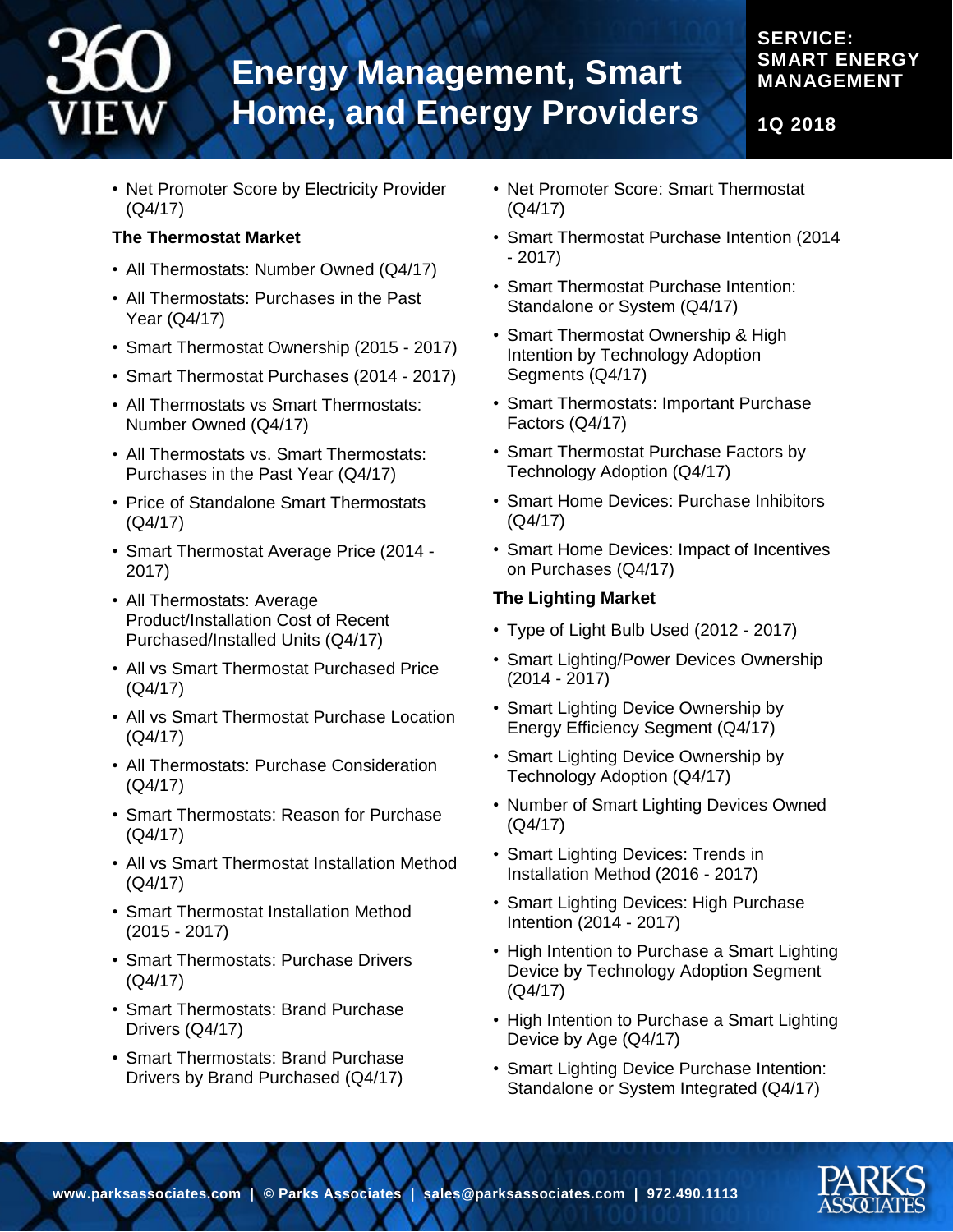## **SERVICE: SMART ENERGY MANAGEMENT**

**1Q 2018**

• Smart Lighting Devices: Important Purchase Considerations (Q4/17)

## **Distributed Energy Resources**

- Distributed Energy and Electric Vehicle Ownership (2013 - 2017)
- Distributed Energy or Electric Vehicle Ownership by Energy Efficiency Segment (Q4/17)
- Distributed Energy or Electric Vehicle Ownership by Age (Q4/17)
- Distributed Energy: Familiarity, Perceived Value, and Affordability (Q4/17)
- Distributed Energy and EV Purchase Intention (Q4/17)
- High Intention of Buying Distributed Energy Equipment or Electric Vehicles (2014 - 2017)
- High Intention to Buy Distributed Energy or EV by Energy Efficiency Segments (Q4/17)
- High Intention to Buy Distributed Energy or EV by Familiarity with Energy Programs (Q4/17)
- Distributed Energy Efficient Equipment: Payment Preference (Q4/17)
- Distributed Energy Efficient Equipment: Channel Preference (Q4/17)

## **Impact of Energy Efficiency Incentives**

- HVAC System: Most Important Purchase Drivers (Q4/17)
- Understanding the impact of incentives on an HVAC equipment purchase
- HVAC System: Initial Choice (Q4/17)
- HVAC System: Incentive Impact on Purchase Decision (Q4/17)
- Impact of Incentives on HVAC Equipment Choice (Q4/17)
- HVAC System: Impact of Demand Response Tied to Financing/Rebates (Q4/17)
- HVAC System: Reasons for Not Being Interested in Demand Response Program (Q4/17)
- HVAC System: Likelihood of Allowing Electricity Provider to Make Functional Adjustment in Exchange for DR Servicing Incentives (Q4/17)
- Water Heater: Most Important Purchase Drivers (Q4/17)
- Understanding the impact of incentives on an water heater purchase
- Water Heater: Initial Choice (Q4/17)
- Water Heater: Incentive Impact on Purchase Decision (Q4/17)
- Water Heater: Incentive Impact on Respondents' Initial Choice (Q4/17)
- Water Heater: Impact of DR Tied to Financing/Rebates (Q4/17)
- Water Heater: Reasons for Not Being Interested in Demand Response Program (Q4/17)
- Water Heater: Likelihood of Allowing Electricity Provider to Make Functioning Adjustment in Exchange of DR Servicing Incentives (Q4/17)
- Pool Pump: Most Important Purchase Drivers (Q4/17)
- Understanding the impact of incentives on a pool pump purchase
- Pool Pump: Initial Choice (Q4/17)
- Pool Pump: Incentive Impact on Purchase Decision (Q4/17)
- Pool Pump: Incentive Impact on Respondents' Initial Choice (Q4/17)
- Pool Pump: Impact of Demand Response Tied to Financing/Rebates (Q4/17)

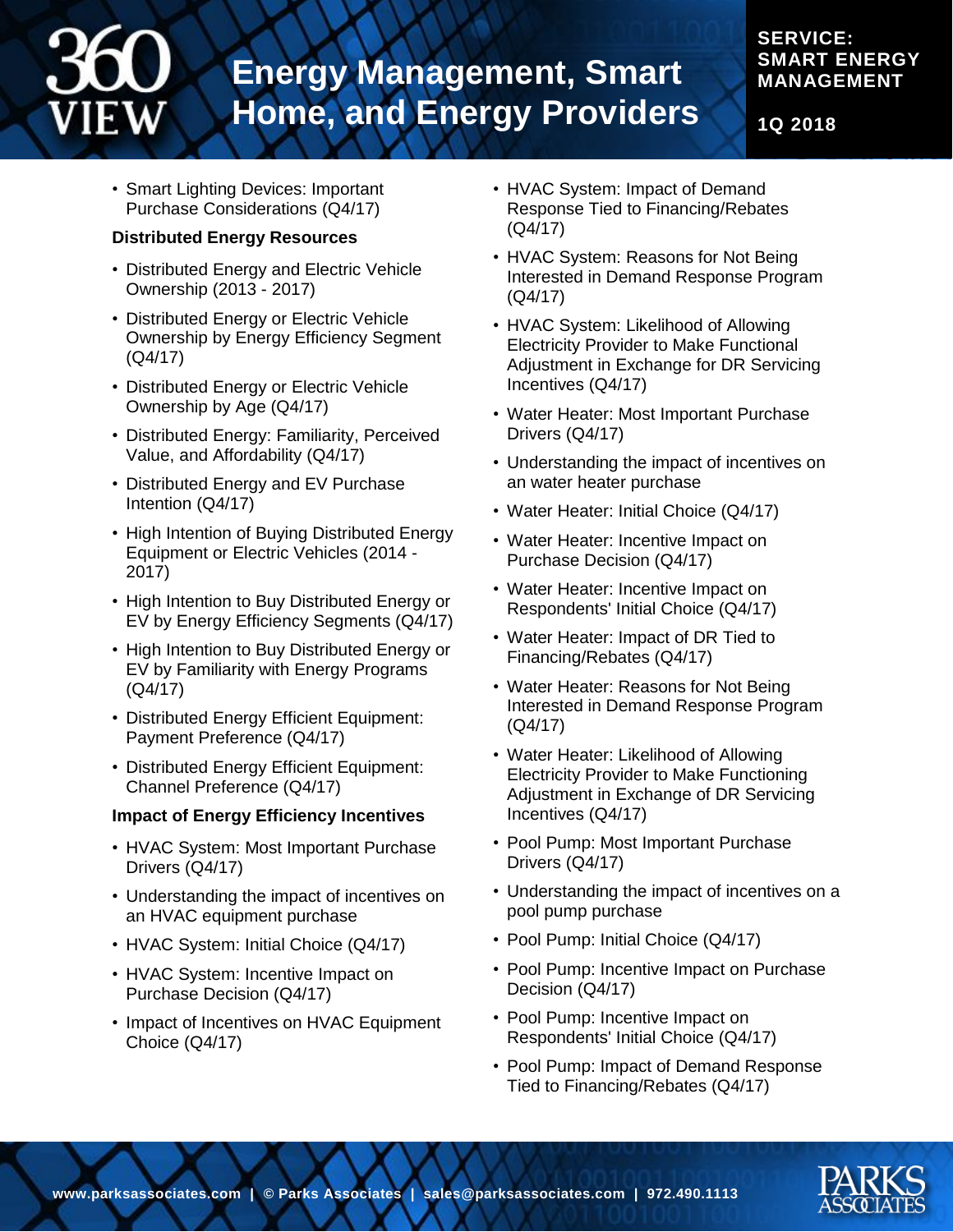## **SERVICE: SMART ENERGY MANAGEMENT**

**1Q 2018**

- Pool Pump: Reasons for Not Interested in Demand Response Program (Q4/17)
- Pool Pump: Likelihood of Allowing Electricity Provider to Make Functioning Adjustment in Exchange of DR Servicing Incentives (Q4/17)
- Thermostat: Most Important Purchase Drivers (Q4/17)
- Understanding the impact of incentives on a thermostat purchase
- Thermostat: Initial Choice (Q4/17)
- Thermostat: Incentive Impact on Purchase Decision (Q4/17)
- Thermostat: Incentive Impact on Respondents' Initial Choice (Q4/17)
- Thermostat: Impact of Demand Response Tied to Financing/Rebates (Q4/17)
- Thermostat: Reasons for Not Interested in Demand Response Program (Q4/17)
- Thermostat: Likelihood of Allowing Electricity Provider to Make Functioning Adjustment in Exchange of DR Servicing Incentives (Q4/17)
- Refrigerator: Most Important Purchase Drivers (Q4/17)
- Understanding the impact of incentives on a refrigerator purchase
- Refrigerator: Initial Choice (Q4/17)
- Refrigerator Incentive Impact on Purchase Decision (Q4/17)
- Refrigerator: Incentive Impact on Respondents' Initial Choice (Q4/17)
- Refrigerator: Impact of Demand Response Tied to Financing/Rebates (Q4/17)
- Refrigerator: Reasons for Not Interested in Demand Response Program (Q4/17)
- Refrigerator: Likelihood of Allowing Electricity Provider to Make Functioning

Adjustment in Exchange of DR Servicing Incentives (Q4/17)

## **Product vs. Service**

- Most Essential Characteristics for Smart Home Products (2014 vs 2017)
- Smart Thermostats: Purchase or Finance Options (Q4/17)
- Smart Home Kits: Purchase or Finance Options (Q4/17)
- HVAC Systems: Purchase or Finance Options (Q4/17)
- Solar Panels: Purchase or Finance Options (Q4/17)
- Important Consideration Factors When Purchasing a Smart Home Device (Q4/17)

## **Appendix**